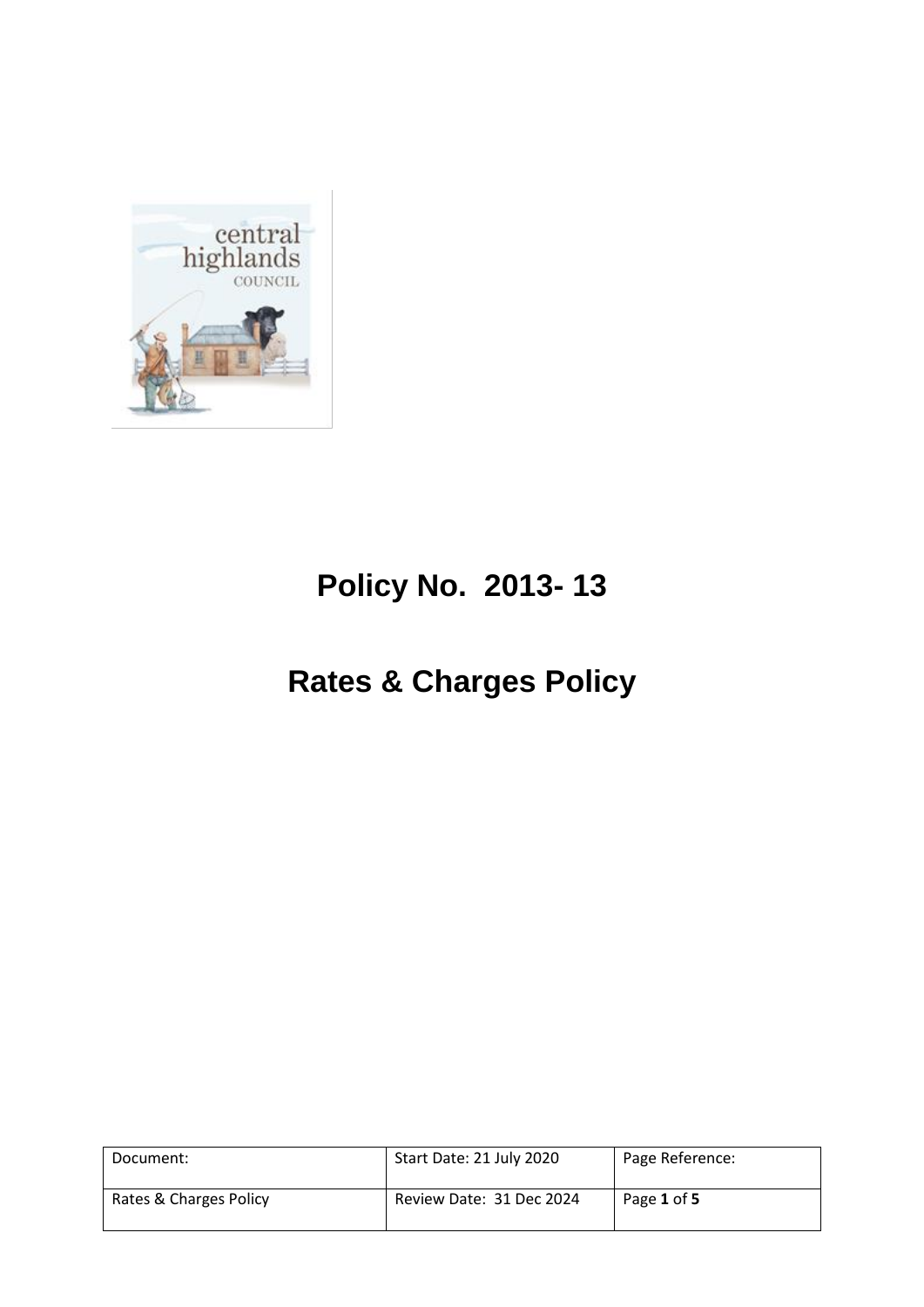## **1. Policy Statement**

Council rates are a form of property tax levied by Local Government as the primary source of funding for the many mandatory and discretionary services that are provided. Rates are administered in line with the *Local Government Act 1993* which allows some flexibility for each Council to make decisions that suits its local community.

As rates are a method of taxation, the total amount of rates paid may directly relate to the services used by each ratepayer.

Property values (set by the Valuer-General) play an important role in determining how much each individual ratepayer contributes to the cost of delivering Council services and activities.

All land within a Council area, except for land specifically exempt (e.g. Crown land, Council occupied land and other prescribed land) is rateable. Council also raises revenue through fees and charges, which are set, giving consideration to the cost of the service provided and any equity issues.

## **2. Scope**

This policy provides a high level framework within which Council will set rates and charges to be levied on properties within its municipal area. It is intended to inform the decision making process, however does not represent the making of specific decisions with respect to property rating. Such decisions will be made annually, or as required, in accordance with relevant legislative requirements.

## **3. Specific Legislative Requirements**

The *Local Government Act 1993* requires Council's policy to take account of the following matters:

- (a) That rates constitute taxation for the purposes of the Local Government rather than a fee for service
- (b) The value of rateable land is an indicator of the capacity of the ratepayer in respect of that land to pay rates.

## **4. Policy Details**

Council is faced with balancing its service levels, the needs and expectations of the community and setting appropriate tax levels to adequately resource and fulfil its roles and responsibilities. In determining rates for a financial year, Council gives primary consideration to:

- Council's Strategic Plan
- The Local Government Act 1993
- Current economic climate, and
- Likely impacts on the community
- 4.1 General rates will be levied on all rateable properties, regardless of the extent to which Council services are used by the owners or residents of those properties. This is consistent

| Document:              | Start Date: 21 July 2020 | Page Reference: |
|------------------------|--------------------------|-----------------|
| Rates & Charges Policy | Review Date: 31 Dec 2024 | Page 2 of 5     |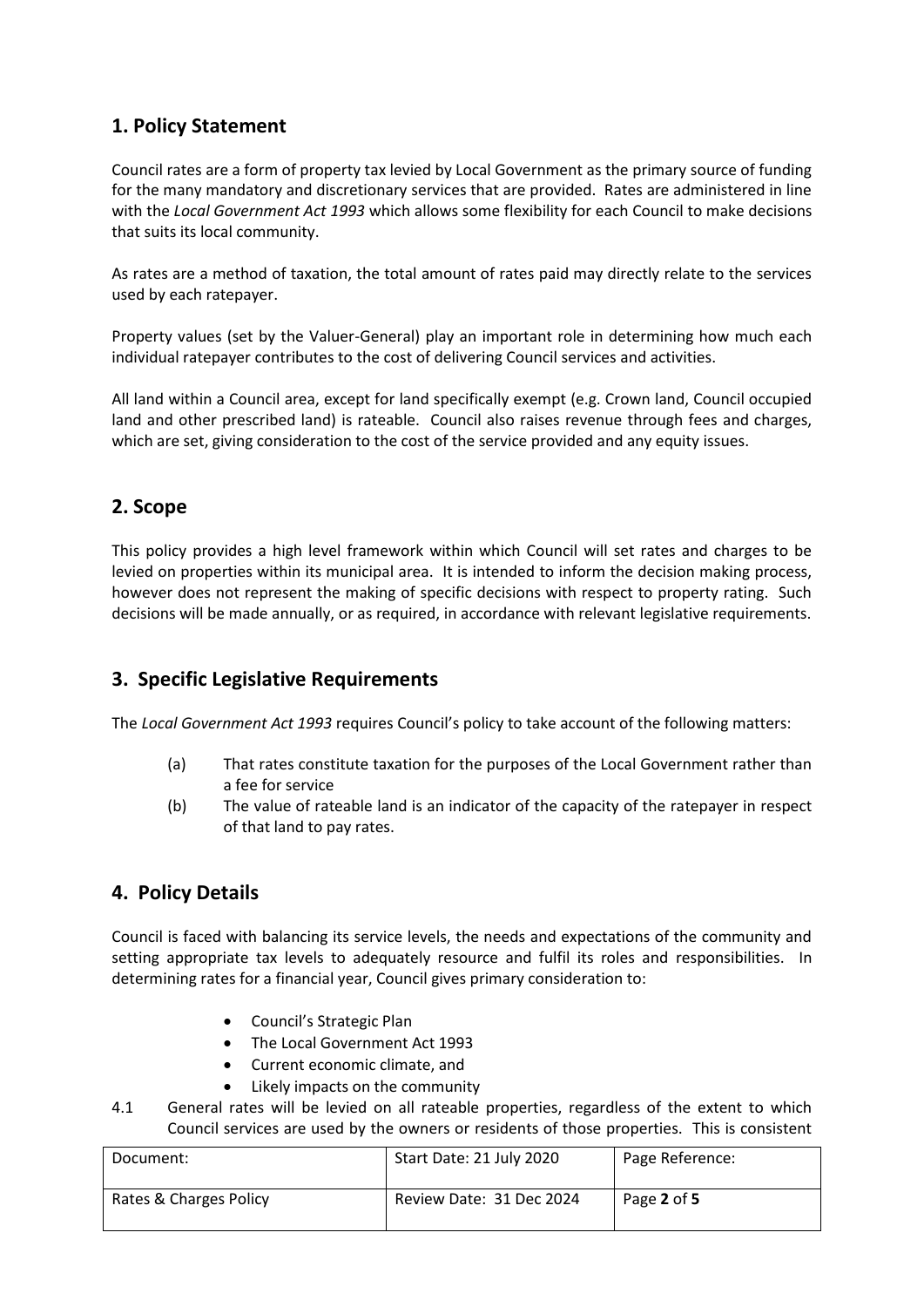with the principle of rates being a form of taxation (as determined by *S86A(1) of the Local Government Act 1993*).

- 4.2 The primary basis for determining the level of general rates (and, where determined appropriate, other rates) levied on individual properties will be the assessed annual value (AAV) of each property. This is consistent with the value of land being an indicator of capacity to pay (as determined by *S86A(1) of the Local Government Act 1993).*
- 4.3 Council considers that the General Rate should comprise two parts:
	- (a) A fixed charge component Council considers the imposition of a fixed charge is the most fair and equitable means of ensuring that all ratepayers contribute equally to the administration of Council's services and the development and maintenance of the Community's infrastructure; and
	- (b) A cents in the dollar of the Assessed Annual Value (AAV) which is an indicator of the capacity to pay

The total revenue raised from the fixed charge component cannot exceed an amount equal to 50 per cent of the council's general rate for the year. The general rate must be applied to all ratepayers and cannot be varied.

- 4.4 Council will levy one or more service rates for fire protection, with associated minimums. These will be levied in accordance with notifications provided by the State Fire Commission under relevant legislation.
- 4.5 Council will levy a service charge in respect of waste management for the making available of waste management services comprising waste disposal areas, waste transfer stations, domestic roadside bins, town door to door garbage and recycling collections and other related waste management facilities. This will be based on a fixed charge and will be varied according to use or non-use of land.

#### **Adoption of Valuations**

- 4.6 Council adopts the "AAV" as assessed by the Valuer-General as the valuation method to be used in determining rates. If a ratepayer is dissatisfied with the valuation made, the ratepayer may object to the Valuer-General in writing.
- 4.7 Council has no role in the assessment of objections to valuations. The lodgement of an objection does not alter the due date for the payment of rates. Rates must be paid in accordance with the Rates Notice until otherwise notified by Council.

#### **Rate Concessions**

4.8 The State Government, in providing equity across Tasmania, funds a range of concessions in relation to Council rates. The concessions are administered by various State Government agencies that determine eligibility and pay the concession directly to Council on behalf of the ratepayer. Concessions are available only on a ratepayer's principle place of residence.

| Document:              | Start Date: 21 July 2020 | Page Reference: |
|------------------------|--------------------------|-----------------|
| Rates & Charges Policy | Review Date: 31 Dec 2024 | Page 3 of 5     |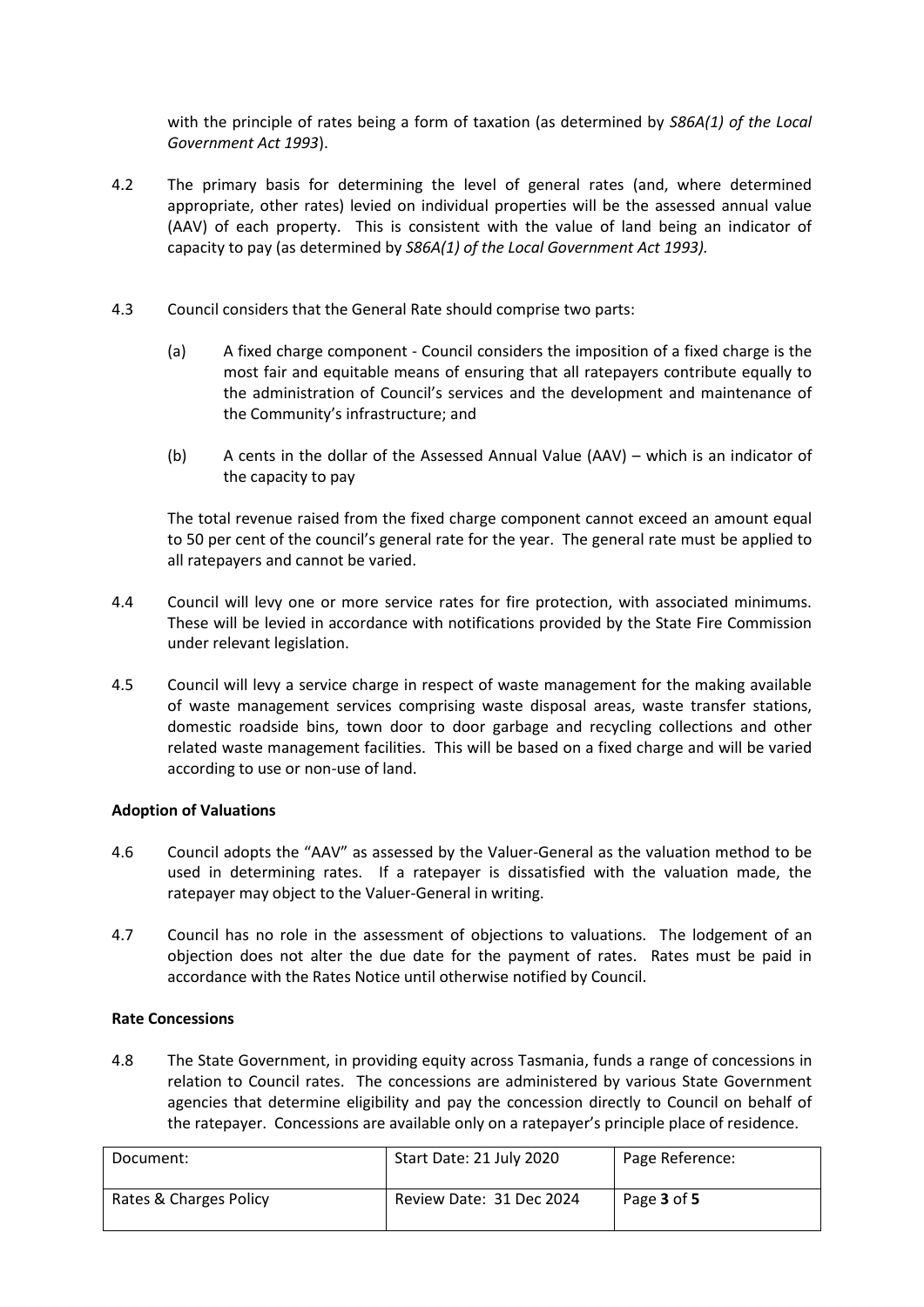- 4.9 Ratepayers seeking a rate concession are not to withhold payment of rates pending assessment of an application by the State Government. Rates must be paid in accordance with the Rate Notice.
- 4.10 A refund will be paid to an eligible person if Council is advised a concession applies and rate instalments have already been paid.

An eligible person is a ratepayer who holds a Pensioner Concession Card, DVA Gold Card or Government Health Care Card is entitled to a remission of rates subject to a range of criteria. This remission does not apply to holders of Commonwealth Seniors Health Cards.

#### **Payment of Rates**

- 4.11 Council rates are payable by four equal instalments. The total outstanding balance of rates may be paid in full at any time. Any arrears outstanding are payable with the first instalment.
- 4.12 Any ratepayer who may, or is likely to, experience difficulty with meeting the standard quarterly payment should contact the Rates Department to discuss alternative payment arrangements.

#### **Late Payment of Rates**

- 4.13 Council has determined that penalties for late payments will be imposed in accordance with provisions of the *Local Government Act 1993*.
- 4.14 A penalty of 10% of the unpaid instalment may be imposed on instalments not paid by the due date.

#### **Recovery of Rates**

- 4.15 In accordance with sound financial management principles, Council's Rates Department will apply prudent debt management practices to Rate Debtors. This includes an ongoing review of rates in arrears and following a systematic debt recovery approach.
- 4.16 Rates, which remain in arrears for a period exceeding 30 days from the due date of the instalment, will be subject to recovery action.
- 4.17 Prior to taking legal action, Council will provide the ratepayers with a notice in writing of its intention to recover the outstanding debt through the Courts and provide 14 days for payment prior to lodging the outstanding debt with its solicitors.

#### **Sale of Land for Non-payment of Rates**

4.18 The *Local Government Act 1993* provides that a Council may sell any property where the rates have been in arrears for a period of three years or more. Council is required to:

| Document:              | Start Date: 21 July 2020 | Page Reference: |
|------------------------|--------------------------|-----------------|
| Rates & Charges Policy | Review Date: 31 Dec 2024 | Page 4 of 5     |

(a) Notify the owner of the land of its intention to sell the land